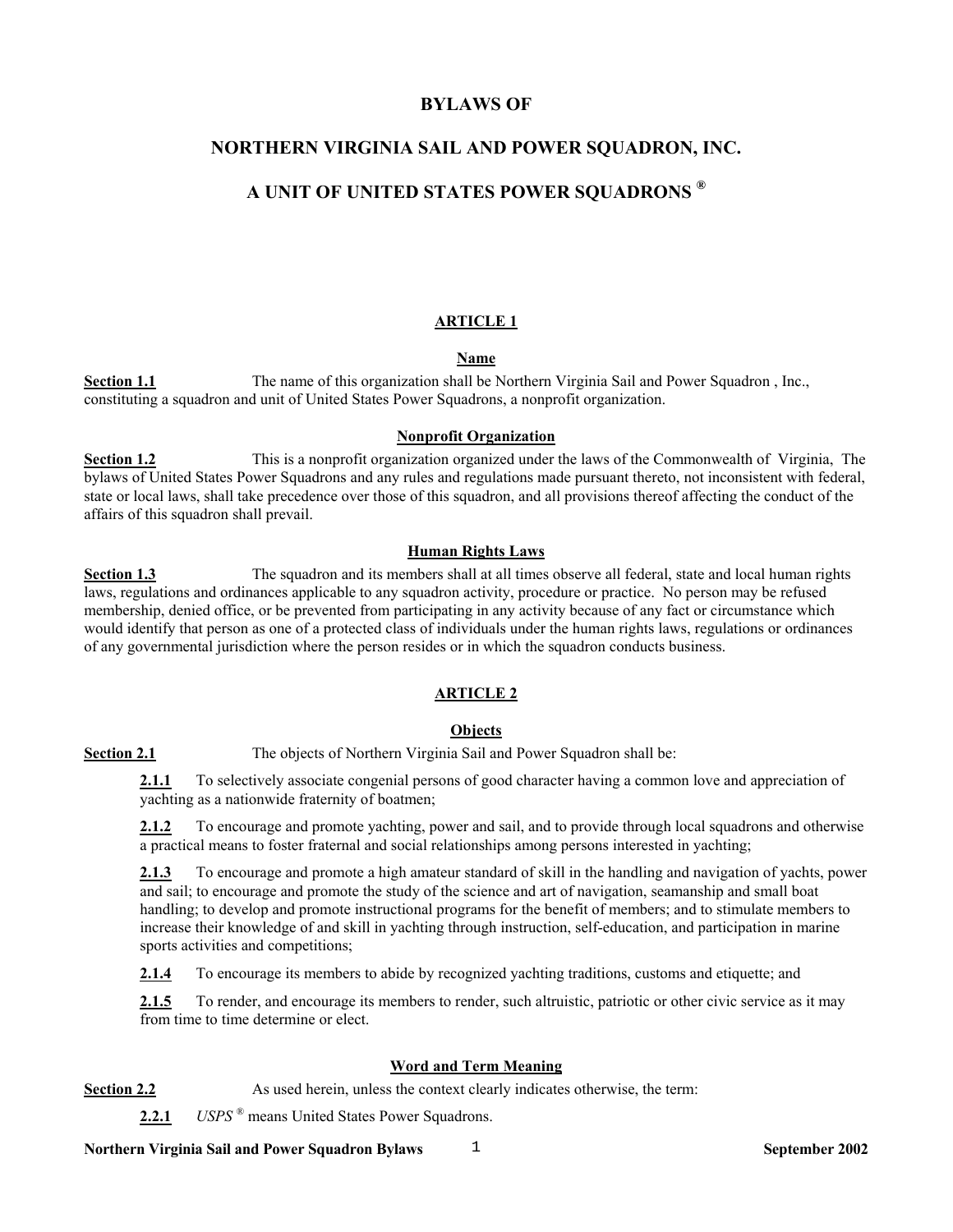**2.2.2** *District* means a district of USPS.

**2.2.3** *Squadron* means this squadron.

**2.2.4** *Members*, *officers*, *committees*, *delegates* and subjects treated generally refer to and mean those of this squadron.

**2.2.5** *Policy and authority of USPS* refers to and means the bylaws of USPS, the policies adopted by the USPS Governing Board, and the current USPS *Operations Manual* which supplements these bylaws and policies.

**Section 2.3** Any word denoting gender used in these bylaws shall apply equally to either gender as the context may require.

### **ARTICLE 3**

### **Membership**

**Section 3.1** Membership in USPS and in this squadron is a privilege, not a right, and shall be by application and contingent upon meeting eligibility requirements as set forth in the bylaws of USPS. Admission to membership in USPS is a function of the USPS Governing Board and is delegated to the squadron Executive Committee subject to the policy and authority of USPS. No membership shall be valid unless the member meets and continues to meet the factual requirements of membership in USPS according to the policy and authority of USPS and of this squadron. Any prospective member shall be expected to be able and willing to contribute energy and skill to the objects of this squadron and USPS.

**Section 3.2** There shall be the following classes of membership: active members, family members, and honorary members. Associate membership in the squadron may be offered in accordance with the provisions of Section 3.6.

**Section 3.3** The active members of this squadron shall consist of persons who meet membership qualifications set forth by the policy and authority of USPS and who are admitted to membership as herein provided.

**Section 3.4** An active member who has been awarded 25 merit marks shall become a life member. Life members shall be exempt from further payment of squadron dues and shall receive such other exemptions in this squadron as are appropriate to match those granted by USPS.

**Section 3.5** Family members of this squadron may be admitted in the same manner as active members. Persons eligible to be admitted as family members shall consist of persons related to an active member by blood, legal adoption or marriage and who reside with or are dependents of such active member. Family members shall enjoy only such privileges as are in accordance with the policy and authority of USPS.

**Section 3.6** Associate members of this squadron shall consist of active members in good standing of other squadrons of USPS, or of the Canadian Power and Sail Squadrons, who have been granted associate membership by the Executive Committee. Associate members shall have all of the privileges of active members except that they shall not hold elective office in this squadron, have representation by delegates of this squadron, be entitled to represent this squadron at any USPS or district meeting, or be entitled to vote at any meeting of this squadron.

**Section 3.7** Honorary membership may be conferred by the Executive Committee, for not more than one year at a time, upon any person not a member of USPS who has rendered conspicuous service in the interest of this squadron. Honorary members shall not be subject to the payment of entrance fees and dues. Honorary members shall not have any of the privileges extended to other classes of members except that they may wear the USPS membership lapel pin.

**Section 3.8** No blanket invitation to membership may be made by any person to any group of persons.

**Section 3.9** An application for membership in this squadron must have been endorsed by one or more active members and must have been evaluated by the Membership Committee before being presented to the Executive Committee for final action. Admission to any class of membership in this squadron shall require a majority vote of the Executive Committee members present and voting at a duly constituted meeting of said committee.

**Section 3.10** No member of the Executive Committee or of the Membership Committee shall disclose any member's vote, or make any comment on or discuss outside the committees' meetings any application to membership. No one may disclose the name of any person considered for membership to anyone not an active member of this squadron. No one shall be entitled to receive information from any member of the Executive Committee or of the Membership Committee concerning the approval or disapproval of application of any person to membership in this squadron and USPS, except that a member proposing a person for membership shall be informed by the Membership Committee as to the status of the proposal.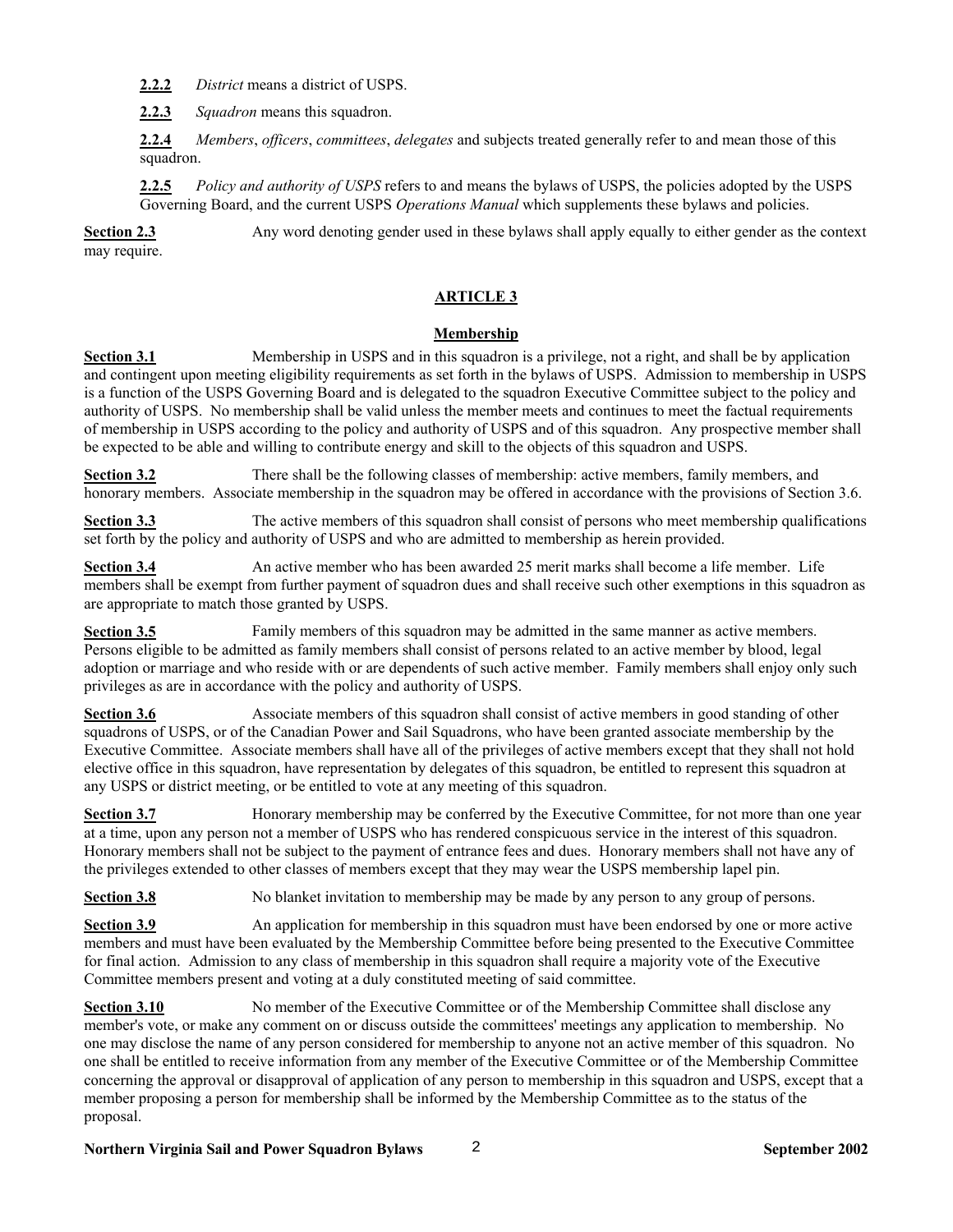**Section 3.11** The classification of members and the educational grade of members attaining advanced grades shall be in accordance with the policy and authority of USPS.

### **ARTICLE 4**

### **Apprentices**

**Section 4.1** Upon approval of an application by a majority vote of the Executive Committee members present and voting at a duly constituted meeting of said committee, persons who: (1) do not otherwise qualify for any class of membership; (2) have passed an examination approved by the Operating Committee; and (3) have attained the age of 12, may become associated with this squadron as apprentices for a period of time not to extend beyond the end of the dues year in which they reach their 18th birthday.

**Section 4.2** Apprentices associated with this squadron shall have only such privileges, shall be subject to such limitations and conditions, and shall pay such fees as are set forth by the policy and authority of USPS and of this squadron.

### **ARTICLE 5**

### **Officers and Committees**

### **General Provisions**

**Section 5.1** Elected officers and elected committee chairmen and committee members, and all appointees shall be subject to the following general provisions:

**5.1.1** All elected officers, elected chairmen and committee members, and all appointed officers and committee chairmen shall be active members of this squadron.

**5.1.2** All bridge officers shall have been awarded at least one advanced grade and at least one merit mark. This requirement may be waived by the district commander for good cause in accordance with USPS *Bylaws* Section 7.9.

**5.1.3** Except as otherwise provided in these bylaws, all officers, committee chairmen and committee members shall: (1) be elected or appointed annually; (2) serve for one year or until their successors are elected or appointed, or if applicable, installed; and (3) begin their term of office at the time at which they are elected or appointed, or if applicable, installed.

**5.1.4** No active member shall be nominated for or hold more than one elective *flag office*, as defined by USPS Bylaws Section 4.3, in USPS simultaneously, except as provided in 5.2 herein or for a short *lame duck* period due to overlapping terms of office. More than one elective position other than flag office may be held if there does not appear to be a conflict of interest.

**5.1.5** No individual shall be eligible for election to the office of commander for more than two consecutive terms of one year each.

**5.1.6** Committees whose members have staggered terms shall have members elected or appointed initially for terms to meet such qualifications. One of the members whose term next expires shall be nominated and elected, or appointed, chairman, as appropriate.

**5.1.7** A vacancy occurring in any elective office shall be filled by the Executive Committee until the next annual meeting of this squadron, and a vacancy occurring in any appointive office shall be filled by appointment by the commander. Persons selected to fill vacancies in the offices of educational officer and assistant educational officer must have their qualifications approved as provided in 11.2 herein.

**5.1.8** In all instances relating to rank, grade, appointment, duties and procedures, the policy and authority of USPS shall prevail.

**5.1.9** Upon leaving office, elected and appointed officers and committee chairmen shall turn over to their successors all records, reports, communications and documents in their possession pertaining to the affairs of this squadron.

### *[optional section]*

**5.1.10** In the event the commander, the executive officer, or the administrative officer is determined, by selfdeclaration or by two-thirds vote of the Executive Committee, to be incapable of performing the duties of office

**Northern Virginia Sail and Power Squadron Bylaws** 3 3 3 3 **September 2002**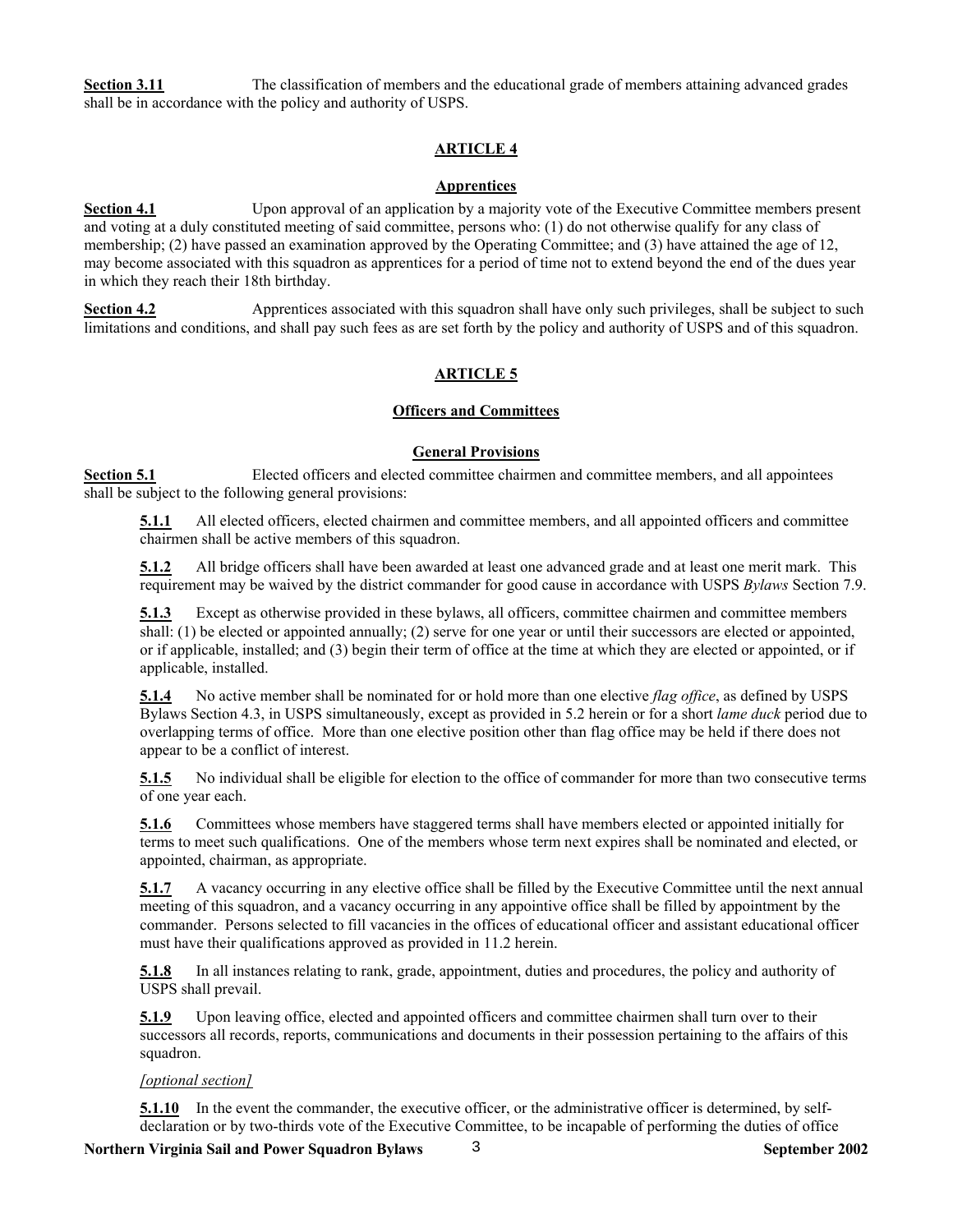because of illness or otherwise, the Executive Committee may assign the duties and powers of such office to a past commander agreeable to serve. Such assumption of duties by a past commander shall last only until the earliest of: (1) the next annual meeting of this squadron; (2) the officer rescinds the self-declaration of incapability; (3) the Executive Committee rescinds its declaration of incapability; or (4) the next squadron meeting at least 50 days after the declaration of incapability at which meeting the Executive Committee shall recommend to the membership whether the period of incapability should be extended or the office declared vacant.

### **Elected Officers and Committees**

**Section 5.2** The *bridge officers* of this squadron shall be the commander, who shall be the ranking officer, the executive officer, the educational officer, the administrative officer, the secretary and the treasurer, which officers shall be elected by the active members at the annual meeting each year. The offices of secretary and treasurer may be held by the same person if so authorized by the Executive Committee.

### **Elected Assistants**

**Section 5.3** The *Executive Committee* may authorize election of an assistant educational officer, an assistant secretary, an assistant administrative officer, and/or an assistant treasurer. If elected, they shall serve with the rank of First Lieutenant. Any such officers shall assist their principals and, in the absence or incapacity of their principals, act in the principals' stead.

### **Elected Committees**

**Section 5.4** There shall be an Executive Committee consisting of the elected bridge officers, *the immediate past commander and five active members*, from the general membership of this squadron nominated for such position by the Nominating Committee and elected by the active members at the annual meeting each year.

| Section 5.5   | There shall be a Nominating Committee, consisting of five members, each serving for a term of |
|---------------|-----------------------------------------------------------------------------------------------|
| one year.     |                                                                                               |
| Section 5.5.1 | The immediate past commander will serve as a member of the committee.                         |
| Section 5.5.2 | The other four members shall be elected by the active members at the annual meeting.          |
| Section 5.5.3 | The Committee shall select its chair from its members.                                        |

**Section 5.6** There shall be a Rules Committee, consisting of a chairman and four other members, one of whom shall be elected by the active members at the annual meeting each year for a term of five years.

**Section 5.7** There shall be an Auditing Committee, consisting of a chairman and two other members, one of whom shall be elected by the active members at the annual meeting each year for a term of three years.

### **Appointed Committees**

**Section 5.8** Certain standing committees shall report to the Executive Committee:

**5.8.1** The Planning Committee shall be composed of three members (preferably senior members), one of whom shall be appointed annually by the commander for a term of three years. It shall study matters concerning the general welfare of this squadron and make recommendations thereon to the Executive Committee. Items for study may be referred to it by the commander, the Executive Committee or the membership, or may arise within the Planning Committee itself. It shall file an annual report with the Executive Committee at its meeting preceding the annual meeting.

**5.8.2** The Budget and Finance Committee shall be composed of three members one of whom shall be appointed annually by the commander for a term of three years. It shall work in close cooperation with the treasurer, prepare the budget and, in general, plan the overall financial affairs of this squadron. It is the responsibility of this committee to present a budget annually to the Executive Committee for approval prior to its being presented to the active members for adoption.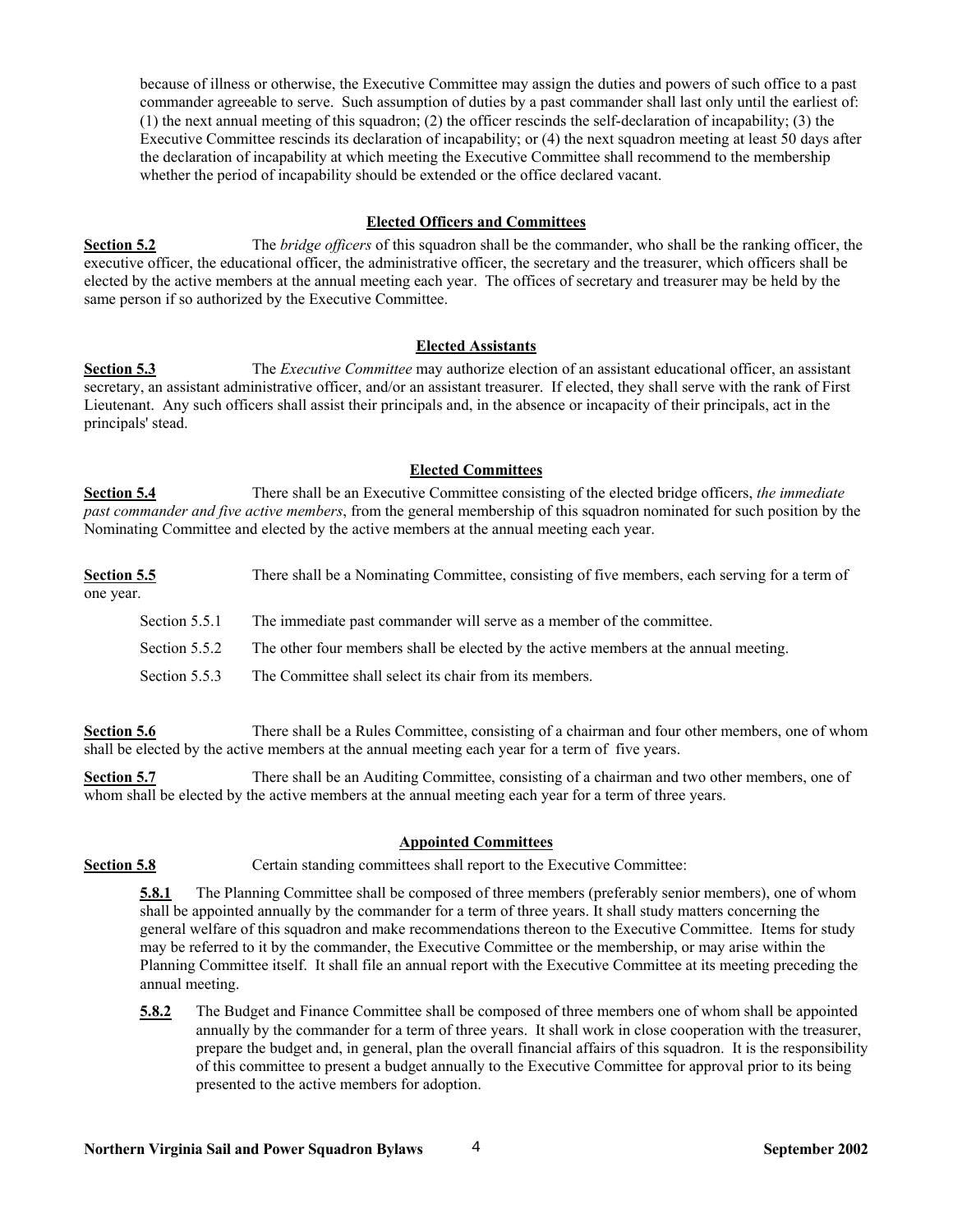# **Section 5.9** Certain appointed committees shall report to the commander or their respective department heads as required or directed.

**5.9.1** The Membership Committee shall be composed of three members appointed annually by the commander. It shall be familiar with the policies and procedures outlined in the current edition of the USPS *Membership Manual*, shall process all new member applications, and shall present to the Executive Committee an evaluation of every person applying for squadron membership.

**5.9.2** The Member Involvement Committee shall be composed of two members appointed annually by the commander. It shall ensure that all members are kept aware of the educational, service , and social activities of this squadron and shall work closely with the Membership Committee to ensure that new members become quickly involved in squadron activities.

**5.9.3** The local Boards of the Educational Department shall be appointed by the commander after consultation with the educational officer. They shall perform such duties as are outlined by the policy and authority of USPS and as may be directed by the educational officer, and shall make such reports as may be requested by the commander or by the educational officer.

**5.9.4** The Educational Committee shall be composed of the educational officer, the assistant educational officer (if any), the chairmen of the Local Boards and the class chairmen. It shall make recommendations to the commander concerning squadron educational programs and perform such other duties as are incidental to the squadron's educational programs.

**5.9.5** The Merit Mark Committee shall be composed of three members appointed annually by the commander. It shall compile and correlate data to assist the commander with merit mark recommendations.

**5.9.6** The Housing Committee shall be composed of three members appointed annually by the commander. It shall assist the commander in obtaining rooms and facilities for meetings, educational programs, and other squadron activities.

**5.9.7** The Personnel Committee shall be composed of three members appointed annually by the commander. It shall maintain an inventory of the skills of each member so that these skills may be called upon for staff positions, committee chairmen, committee members, etc.

**5.9.8** Other committees consisting of those customarily assigned to the various departments of this squadron by the policy and authority of USPS, shall perform such duties as are usual for their particular operation and as may be directed by their department heads, and shall make such reports as are required by their operations.

5.9.9 The public relations committee shall be composed of three members, appointed annually by the commander. They shall perform such duties as described by the policy and authority of the USPS to promote the image and best interest of the squadron to the public.

# **Other Appointed Officers**

**Section 5.10** The commander may appoint a law officer who should be an attorney at law, authorized to practice as such. The law officer shall perform such legal duties as may be assigned by the commander or by the Executive Committee and which concern the affairs of this squadron and its district and USPS affiliations.

**Section 5.11** The commander may appoint a supply officer who shall have charge of the procurement and sale to qualified members of ensigns, insignia and other paraphernalia approved by USPS. The supply officer shall be responsible to the treasurer for all funds received from the sale of supplies.

**Section 5.12** The commander may appoint a property officer who shall have responsibility for all squadron property which is not procured for resale to members and who shall maintain a current listing of such property showing location, date procured, and condition. A copy of the listing shall be supplied to the treasurer upon request.

**Section 5.13** The commander may appoint a chaplain, a flag lieutenant, and such other aides or lieutenants as are deemed necessary, to perform such duties as the commander or the Executive Committee may assign.

# **ARTICLE 6**

# **Duties and Powers of Officers and Committees**

Northern Virginia Sail and Power Squadron Bylaws 5 5 5 5 September 2002 **Section 6.1** The commander shall: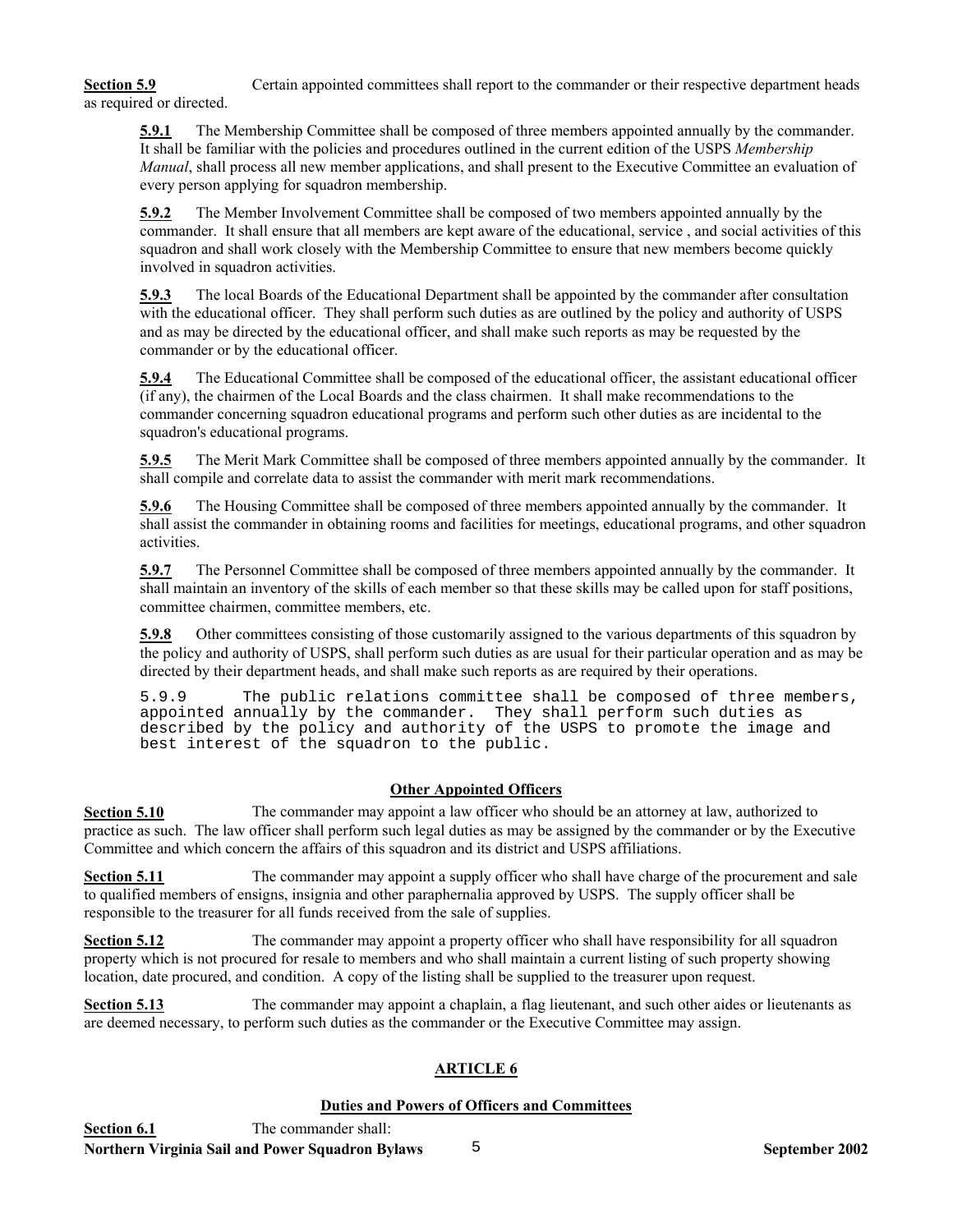**6.1.1** Preside at all meetings of this squadron and its Executive Committee.

**6.1.2** Execute all written instruments in the name of this squadron when directed by the Executive Committee or by the membership.

**6.1.3** Have command of the fleet when the vessels of this squadron are formally assembled.

**6.1.4** Appoint, with the concurrence of the Executive Committee, appointive officers and the chairmen and members of the appointive committees.

**6.1.5** Be an *ex officio* member of all committees and boards of this squadron except the Nominating, Rules, and Auditing Committees.

**6.1.6** Make recommendations for members to serve as national and district officers, and to serve on national and district committees, and make reports to national and district officers as required by the policy and authority of USPS and the district.

**6.1.7** Appoint, with the advice and approval of the Executive Committee, delegates to the conferences of the district and to the annual and special meetings of USPS.

**Section 6.2** The executive officer shall: (1) assist the commander; (2) have general supervision of the Executive Department as directed by the membership, the commander, or the Executive Committee; (3) be an *ex officio* member of all committees of the Executive Department; and (4) in the temporary absence or incapacity of the commander, perform the duties and exercise the powers of the commander.

**Section 6.3** The educational officer shall: (1) assist the commander; (2) have general supervision of the Educational Department as directed by the membership, the commander, or the Executive Committee; and (3) be an *ex officio* member of all committees of the Educational Department.

**Section 6.4** The administrative officer shall: (1) assist the commander; (2) have general supervision of the Administrative Department as directed by the membership, the commander, or the Executive Committee; (3) be an *ex officio* member of all committees of the Administrative Department; and (4) in the temporary absence or incapacity of the executive officer, perform the duties and exercise the powers of the executive officer.

**Section 6.5** The secretary shall:

**6.5.1** Have custody of all corporate records, bylaws, and the corporate seal of this squadron.

**6.5.2** Attest to and affix the corporate seal to written instruments when so directed by the Executive Committee.

**6.5.3** Keep a record of all proceedings of this squadron and of the Executive Committee, of the attendance at Executive Committee meetings and of all matters of which a record may be deemed advisable, in books belonging to this squadron, which records shall at all reasonable times be open to inspection by any active member of this squadron. No detailed records shall be kept relating to votes on applications for membership.

**6.5.4** Keep an up-to-date record of all members of this squadron, including for each member: name, address, telephone number, certificate date and number, type of membership, rank, grade, merit marks, senior membership date, vessel data and other pertinent information.

**6.5.5** Keep and preserve all documents, records, reports and official correspondence connected with the business of this squadron.

**6.5.6** Report to the national secretary the names and addresses of members admitted to membership in this squadron, any changes in membership or addresses of members, and the election of officers.

**6.5.7** Send the required notices of all squadron and Executive Committee meetings and all lists of candidates for office to be voted upon at any election.

**6.5.8** Make a report at the annual meeting and at such other times as the commander or the Executive Committee may request.

**6.5.9** Perform such other appropriate duties as may be assigned by the commander or the Executive Committee or as may be required by the policy and authority of USPS.

**6.5.10** Be an *ex officio* member of all committees under the Secretary's Department.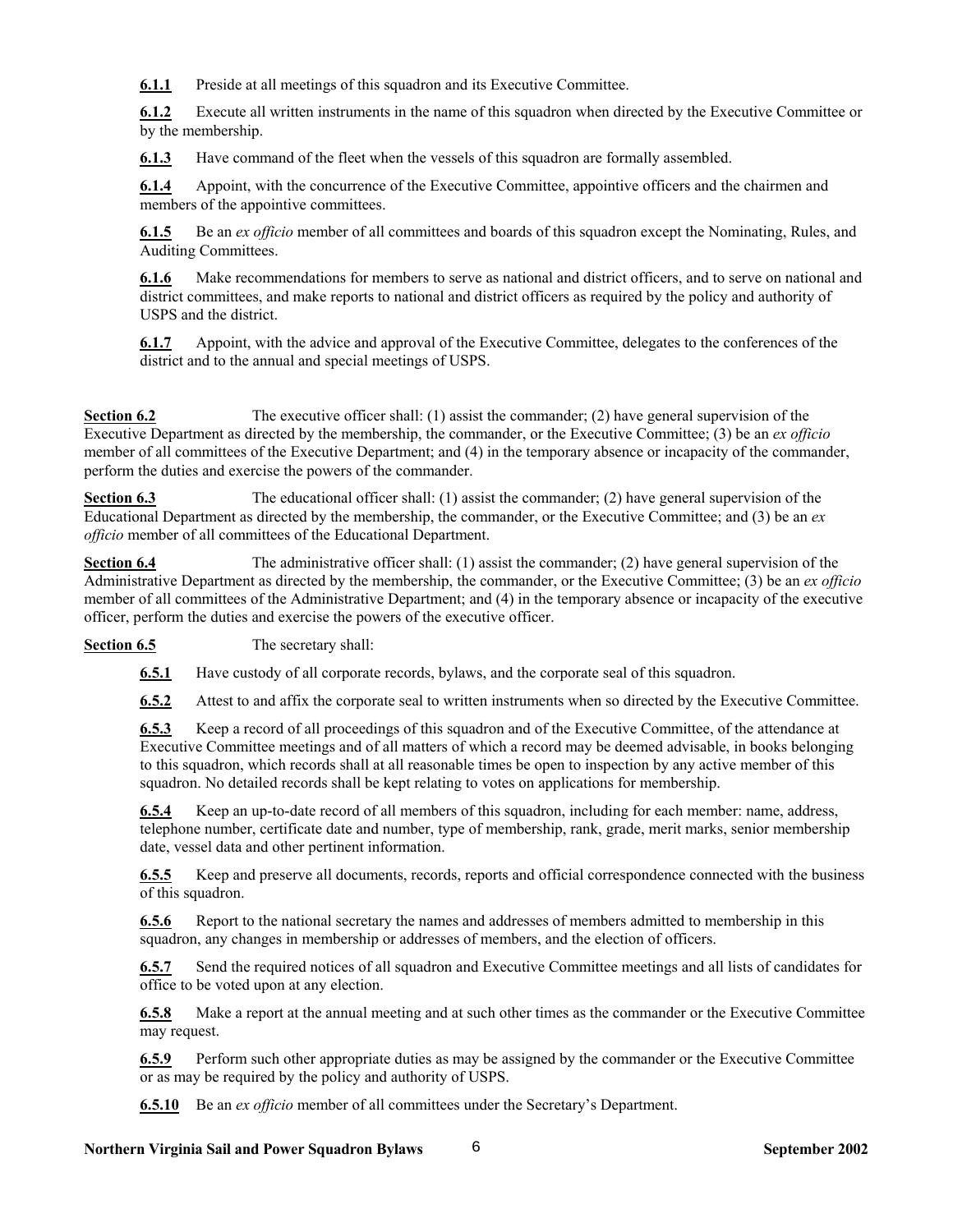**Section 6.6** The treasurer shall:

**6.6.1** Collect and hold, in the name of this squadron, all moneys belonging to this squadron.

**6.6.2** Pay all bills contracted by this squadron which have been approved by the Executive Committee or by the head of a department or the chairman of a committee which has contracted the same by virtue of appropriations made by the Executive Committee or by the adopted budget.

**6.6.3** Make interim reports, including statements of receipts, disbursements, and financial condition, at such times as the commander or the Executive Committee may direct and, prepare an annual report as of the last day of the squadron's fiscal (business) year.

**6.6.4** Keep and preserve an accurate record of all moneys received and disbursed and of all squadron property.

**6.6.5** Unless sent to each member by USPS, send to the last known address of each member at such time as the policy and authority of USPS may direct, a bill for the member's dues for the following USPS dues year.

**6.6.6** No later than 15 days prior to the end of the current dues year, notify all members whose following-year dues have not been received that, should such dues be unpaid two weeks after the beginning of the following dues year, their membership shall be terminated without further notice.

**6.6.7** Promptly send moneys due USPS to headquarters and report to the national treasurer the names of all members of this squadron in arrears according to the schedule set forth by the policy and authority of USPS.

**6.6.8** Pay to the district to which this squadron is assigned the annual district assessment, if any, based on such membership statistics, at such time and in such manner as directed by the district.

**6.6.9** Prepare and file, in a timely manner, all required federal, state, and local tax and information returns, following the recommendations and instructions of the national treasurer.

**6.6.10** Perform such other appropriate duties incident to the office as are required by the policy and authority of USPS, or as the commander or the Executive Committee may direct.

**6.6.11 Receive a complete annual financial report, audit, and recommendations from the chairman of The Northern Virginia Power Squadron Flower Power Fund.** 

**6.6.12** Be an *ex officio* member of all committees in the Treasurer's Department.

# **Executive Committee**

**Section 6.7** The Executive Committee, also known as the Board of Directors, shall:

**6.7.1** Meet monthly or when convened by the commander, have general charge of the policy, management and finances of this squadron, be vested with and have legal custody of all squadron property, and appropriate such sums as may be deemed advisable, within the limits of squadron resources, for the normal and usual operation of this squadron, including squadron, district and USPS functions.

**6.7.2** Approve applications for all classes of squadron membership.

**6.7.3** Carry on the normal business of this squadron between meetings of the membership.

**6.7.4** Establish committees and appoint members thereto as may seem advisable and in the best interests of this squadron.

**6.7.5** Consult with and advise the commander regarding appointments to squadron offices and committees.

**6.7.6** With the advice of the treasurer, designate depositories insured by an agency of the U.S. government in which squadron funds shall be kept, and approve the budget for submission to the members.

**6.7.7** Enforce the authority given it under these bylaws and take any necessary action consistent with the policy and authority of USPS to advance the best interests of this squadron.

**6.7.8** With the assistance and cooperation of the Educational Department, determine which courses and programs are to be offered during the squadron teaching year, and the times and locations thereof.

**6.7.9** Invite the law officer to its meetings when legal expertise is desirable. The law officer shall be entitled to speak at such meetings but shall not be entitled to vote.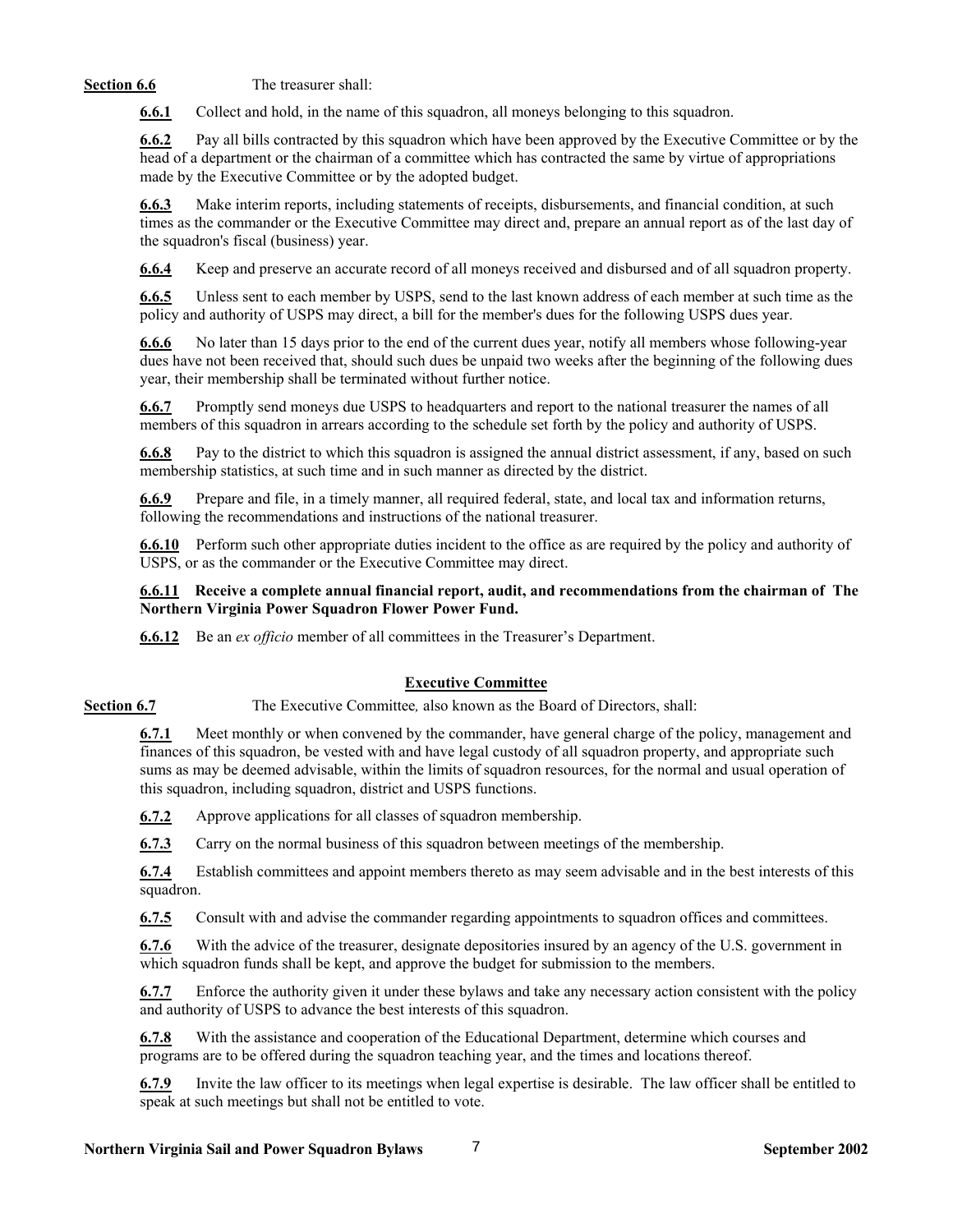### **General Committees**

**Section 6.8** The Nominating Committee shall select a candidate for each elective office and members of each elective committee provided for herein, and shall submit its written report to the secretary at least 40 days prior to the annual meeting and in time for inclusion in the February issue of the Squadron publication.

**6.8.1** Other than interviews with potential nominees, no member of this committee shall comment upon or discuss committee business with any non-member of this committee and, other than the nominations report, no nonmember of this committee shall be entitled to receive any information concerning the committee's deliberations.

**6.8.2** No member of this committee whose term is expiring shall be re-nominated to this committee and no member of this committee shall be eligible for nomination and election to any bridge office as defined in 5.2 herein, for the term of one year after his/her term expires on the Nominating Committee.

**Section 6.9** The *Rules Committee* shall be the guardian of adherence to the USPS *Bylaws*, USPS policy, district bylaws, and squadron bylaws. The committee shall be familiar with the current edition of the *Model Bylaws for Squadrons of USPS* and prepare recommendations as necessary to keep this squadron's bylaws consistent with the policy and authority of USPS. It shall prepare the wording of proposed amendments as may be directed by the Executive Committee or by the membership.

**Section 6.10** The *Auditing Committee* shall examine all records of the treasurer as of the last day of the squadron fiscal year and submit a report of its findings for action by a membership meeting not more than 60 days after the end of the fiscal year. An additional audit shall be performed should a different individual assume the office of treasurer prior to the end of the fiscal year.

## **ARTICLE 7**

## **Dues and Entrance Fees**

**Section 7.1** The entrance fees and annual dues of dues-paying classes of membership shall be reviewed each year by the Executive Committee, and its recommendations for the following year shall be presented to and voted upon by the active members no later than the last regular squadron meeting prior to 1 February. Such fees and dues shall be as so determined provided, however, that in the event no such fees or dues are so fixed for any USPS dues year, fees and dues shall be the same as for the preceding year.

**Section 7.2** The dues of this squadron shall be due and payable, in advance, at the same time as USPS dues are due and payable.

**Section 7.3** An entrance fee, in an amount recommended by the Executive Committee and approved by the active members, may be required as a prerequisite to any class of membership except honorary membership. Such entrance fee shall be paid at the time of acceptance of the individual into membership.

**Section 7.4** Dues for new members shall be prorated on a monthly basis from the first day of the month in which the applicant signs and dates the acceptance of membership form to the end of the dues year. The initial membership year for persons joining the squadron during the last three months of the dues year shall consist of the remainder of that dues year plus the subsequent dues year, and squadron dues for this initial membership year shall be the same as the usual annual dues. Dues for any subsequent year shall be payable annually on or before the beginning of that subsequent year.

**Section 7.5** Non-payment of squadron dues may be excused by the Executive Committee, but nothing herein contained shall authorize the waiver of dues to USPS or of any district assessment.

**Section 7.6** Members of all classes of USPS membership otherwise eligible to receive instruction or examination in any course may not do so unless in good standing and not in arrears for dues or other indebtedness to this squadron or USPS.

### **ARTICLE 8**

### **Resignations, Transfers and Reinstatements**

**Section 8.1** Resignations, transfers and reinstatements shall be accomplished in accordance with the policy and authority of USPS.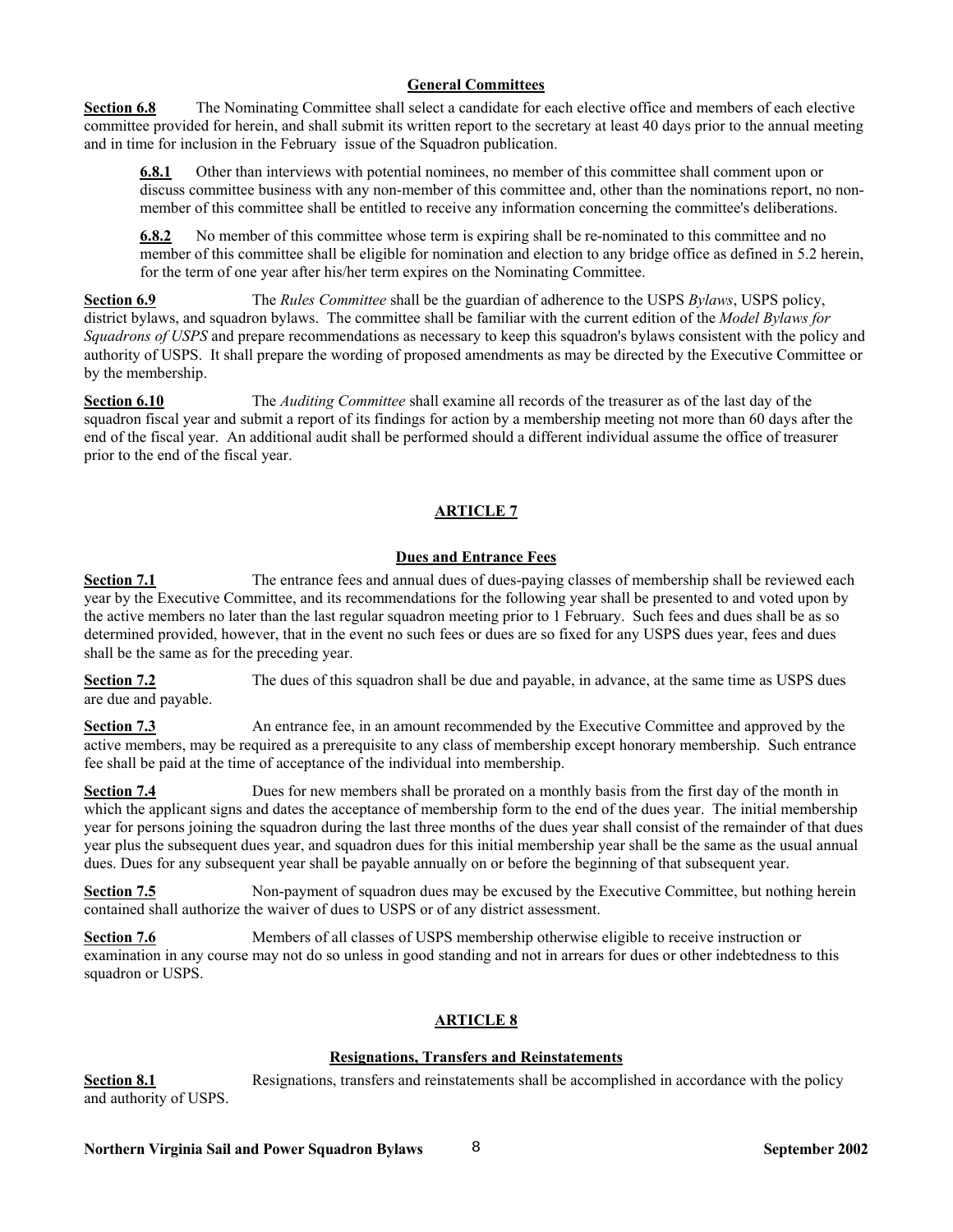**Section 8.2** Reinstatement requests from former members who have voluntarily terminated membership in this squadron shall be treated as follows:

**8.2.1** Those who apply for reinstatement within two years of termination of membership shall be reinstated upon payment of (1) annual dues for the current year, (2) squadron indebtedness (if any), and (3) a reinstatement fee in an amount recommended by the Finance Committee and approved by the Governing Board (such fee will not be required of those returning to active membership from active duty in the armed forces of the United States).

**8.2.2** Reinstatement requests received two or more years after termination of membership shall be reviewed as follows:

(a) Upon receipt of a request for reinstatement, the Executive Committee shall, in executive session, determine whether any committee member is against reinstatement. If there are no such members, the applicant shall be reinstated as in 8.2.1 herein.

(b) If any Executive Committee member expresses intent to vote against reinstatement, the specific grounds for such vote shall be recorded in the minutes of the executive session (but not divulged to nonmembers of the Executive Committee). At its next meeting, the Executive Committee shall, in executive session, vote on the question, "Shall (name) be refused reinstatement?" A two-thirds vote shall be required to refuse reinstatement; otherwise the applicant shall be reinstated as in 8.2.1 herein.

(c) If reinstatement is refused, the squadron secretary shall, within five days, notify the national secretary of such refusal and the specific grounds therefor. In such case the former member shall be eligible for reinstatement in USPS as an unattached member.

### **ARTICLE 9**

## **Meetings, Notices and Quorums**

**Section 9.1** Regular squadron business meetings shall be held on the second Wednesday of each month, from April to March of the following year, inclusive, at a regular meeting place. The Executive Committee may designate other times and places for such regular business meetings upon proper notice. The Executive Committee shall meet as required by 6.7.1 herein.

**Section 9.2** If a holiday or other circumstance makes it impractical to hold any meeting as provided herein, the Executive Committee may waive such meeting or set another meeting date. The membership shall be notified accordingly.

**Section 9.3** The annual meeting shall be held in the month of *March* at such time and place as the Executive Committee may designate, at which time an election of officers and members of elective committees, including the chairmen thereof, shall be held. Written notice of the annual meeting, containing a list of all active members nominated by the Nominating Committee for election to positions within this squadron, shall be sent to each active member by the secretary, in such manner as determined by the Executive Committee, at least 30 days prior to such meeting.

**Section 9.4** The secretary shall provide a list of all nominees by petition as provided by 11.1 herein and shall give notice thereof to all active members in such manner that it will reach them at least seven days prior to the date of the election.

**Section 9.5** At the discretion of the commander or the Executive Committee, special membership meetings may be called at any reasonable time, and shall be called by the secretary upon written request of at least 10 percent, but not less than six active members. Special meetings of the Executive Committee may be called by the commander or upon written request by five or more members of the Executive Committee.

**Section 9.6** Except as provided in 9.3 herein, notices of all regular and special meetings of this squadron and of the Executive Committee shall be mailed to the last known address of each member entitled to receive such notice at least 20 days prior to regular meetings, and at least 10 days prior to special meetings. The inclusion of a *Notice of Meeting* in an official squadron publication mailed the required time before such meeting will be deemed to comply with the foregoing provisions.

**Section 9.7** At any regular or special meeting, 10 per cent of the active members, as determined by the records of this squadron, shall constitute a quorum.

**Section 9.8** A quorum for any committee of more than two persons shall be a majority of its members.

**Section 9.9** Voting at regular and special meetings shall be as follows:

**Northern Virginia Sail and Power Squadron Bylaws September 2002** 9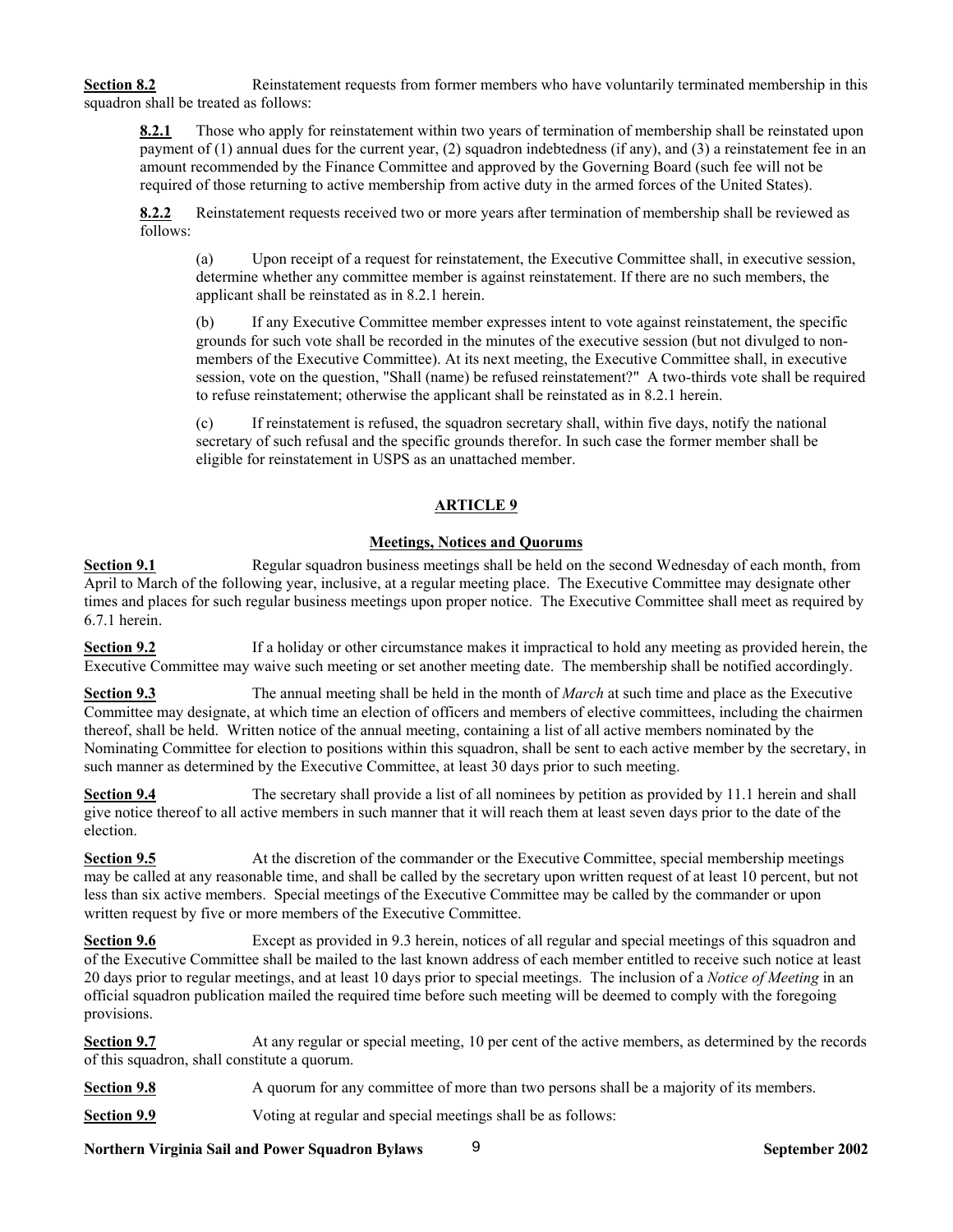**9.9.1** Each active member present and in good standing in this squadron shall have one vote on each question.

**9.9.2** Voting shall be by voice unless a poll is demanded by an active member duly qualified to vote, in which event votes shall be cast by a show of hands. Upon a motion supported by at least one-fifth of the active members present and voting, a roll call vote shall be held. The presiding officer may require that voting be by secret ballot if circumstances warrant.

**9.9.3** The presiding officer shall vote only when necessary to decide a tie.

**9.9.4** Voting at an election shall be as provided in 11.5 herein.

# **ARTICLE 10**

### **Order of Business and Rules of Order**

**Section 10.1** Unless otherwise provided by the active members or by the presiding officer at the outset of the meeting, the following order of business shall be observed at all meetings of the membership and the Executive Committee:

- **10.1.1** Invocation.
- **10.1.2** Pledge of Allegiance.
- **10.1.3** Approval of the minutes of the preceding meeting.
- **10.1.4** Reports of officers.
- 10.1.5 Reports of committees.
- **10.1.6** Communications.
- **10.1.7** Unfinished business.
- **10.1.8** Election of officers (if any to be elected).
- **10.1.9** New business.
- **10.1.10** Adjourrment.

**Section 10.2** Orderly parliamentary procedure shall govern at all meetings. All questions of procedure not otherwise covered herein or by the policy and authority of USPS shall be determined in accordance with the most current edition of *Robert's Rules of Order Newly Revised*.

# **ARTICLE 11**

### **Nominations, Elections and Voting**

**Section 11.1** Candidates for office to be voted upon at the annual meeting may be nominated (1) by the Nominating Committee as herein provided or (2) by petition in writing signed by at least five active members in good standing and filed with the secretary at least 15 days before the date of election.

**Section 11.2** The educational officer and the assistant educational officer (if any) are members of the USPS Educational Department, and shall be nominated and elected only after their qualifications have been approved by the national educational officer's designee.

**Section 11.3** If vacancies exist in the properly formulated slate of nominees at the time of the election, they shall be filled by nominations from the floor duly made by active members.

**Section 11.4** No active member shall be eligible for nomination without first signifying willingness and ability to serve if elected.

**Section 11.5** At any election, each active member present and in good standing in this squadron shall have one vote for each office to be filled. Voting shall be in the following manner:

**11.5.1** Cumulative voting is prohibited.

**11.5.2** Election to an uncontested office may be effected by a supported motion and a ballot cast and recorded by the secretary.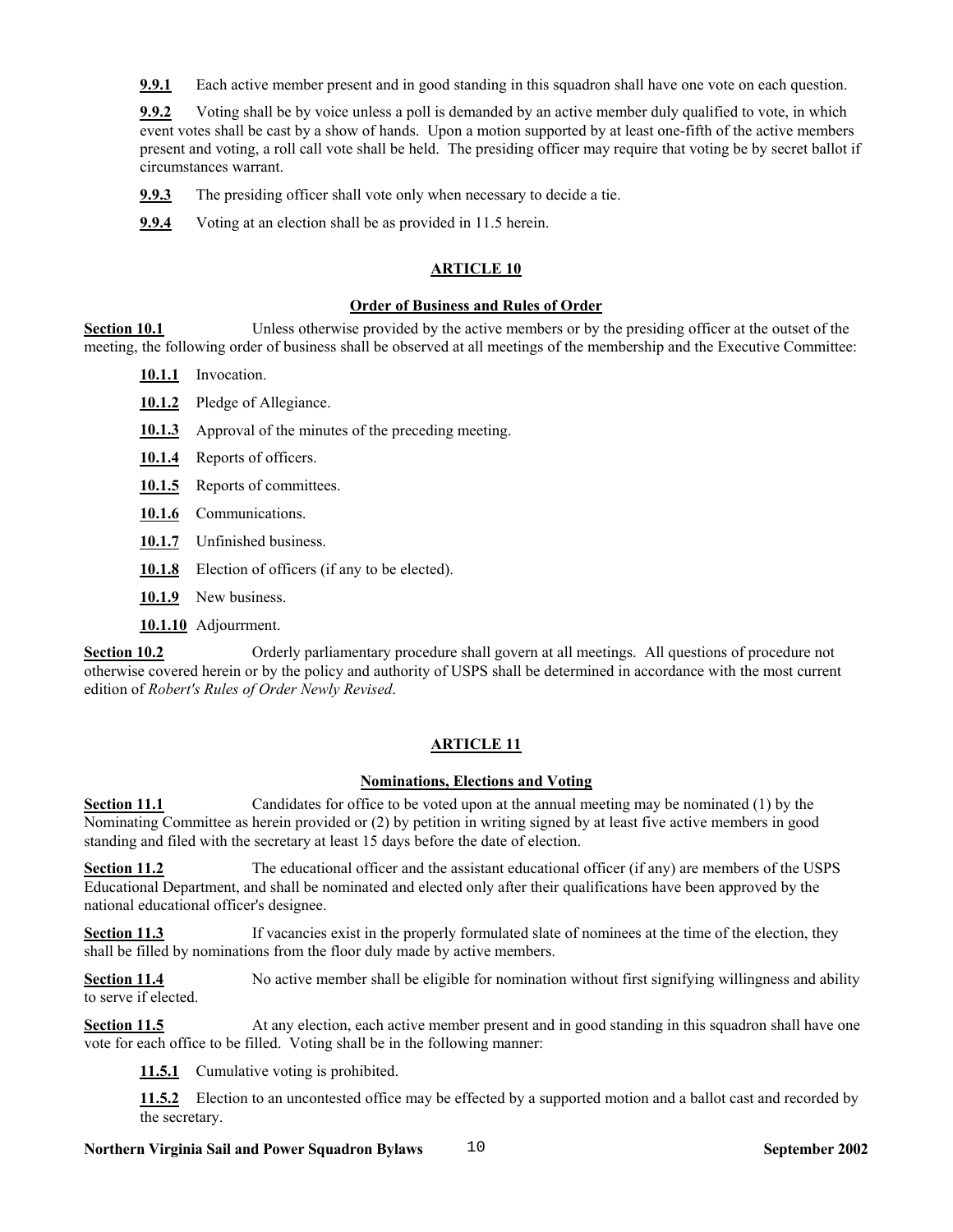**11.5.3** Election to a contested office shall be effected by secret ballot, unsigned and cast in person. Such elections shall be determined by a judge of election and not less than three tellers, all of whom shall be appointed by the commander. The secret ballots shall be delivered to the judge of election and opened and inspected by the tellers, and the final results shall be tabulated and announced to the members before the close of the meeting.

**11.5.4** Polls shall remain open for no more than one hour after the election is initiated as an order of business.

### **ARTICLE 12**

### **Miscellaneous**

**Section 12.1** Any person collecting moneys for any activity of this squadron shall be prepared at all times to make a full and complete accounting of the same to the commander and to the Executive Committee.

**Section 12.2** No officer or member shall contract any bills in the name of this squadron unless previously authorized by the Executive Committee or by the adopted budget.

**Section 12.3** When any account authorized by the Executive Committee or by the adopted budget is closed, any excess funds therein and a complete accounting shall be promptly turned over to the treasurer.

**Section 12.4** No person shall take advantage of USPS membership status in order to achieve personal gain or remuneration which would otherwise be unavailable.

**Section 12.5** The squadron fiscal (business) year shall be for 12 consecutive months beginning on 1 April and ending on the last day of March.

**Section 12.6** All publications or notices of any nature issued by this squadron shall have the prior approval of the commander or the Executive Committee before being sent to members or to the public.

## **ARTICLE 13**

### **Discipline**

**Section 13.1** Matters of discipline shall be considered and handled in accordance with the policy and authority of USPS.

### **ARTICLE 14**

### **Flags, Uniforms, Insignia and Etiquette**

**Section 14.1** Flags, uniforms, insignia and matters of etiquette shall conform to the policy and authority of

**ARTICLE 15**

### **Squadron Publication**

USPS.

**Section 15.1** The official squadron publication shall be known as "of Tars & Terns"

# **ARTICLE 16**

## **Distribution of Assets After Termination**

**Section 16.1** No member of this squadron shall have, as an individual, any interest in or title to the assets of USPS or of any district or squadron, and such assets shall be devoted exclusively to the purposes of USPS, the district or this squadron.

**Section 16.2** In the event of dissolution and voluntary surrender, or of revocation of this squadron's charter, all assets then belonging to this squadron shall be assigned to USPS or to another organization which qualifies for tax exemption (under Section 501(c)(3) of the *Internal Revenue Code of 1986*, as from time to time amended, and any rules and regulations promulgated thereunder, or such other section of the code by which USPS is exempt) as selected by the

**Northern Virginia Sail and Power Squadron Bylaws September 2002** 11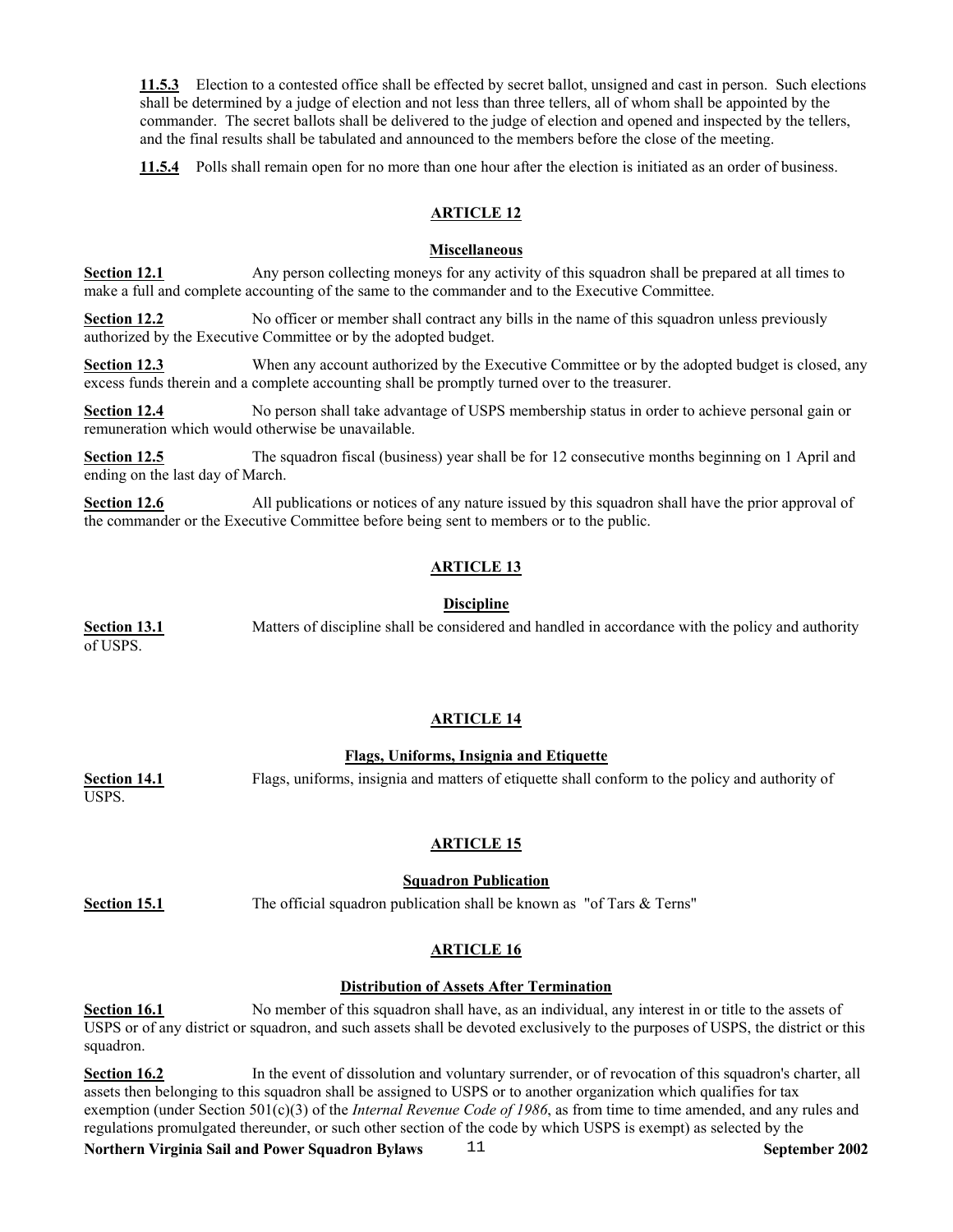Executive Committee or other comparable body of this squadron. If no such body exists or no selection is made, the assets of this squadron shall be assigned to USPS.

### **ARTICLE 17**

### **Amendments**

**Section 17.1** These bylaws may be amended, subject to the approval of the USPS Committee on Rules, by a two-thirds vote of the active members present and voting at any regular or special squadron meeting, provided that a quorum is present at the time the vote is taken AND (1) the proposed amendments are stated in full in the notice of the meeting at which action is to be taken thereon, or (2) an announcement of the proposed amendments was given to each member and multiple copies of the old and the proposed bylaws are made available to the members at two or more consecutive general membership meetings at least 20 days apart (the last such meeting may be the meeting at which the vote is taken).

**Section 17.2** When proposed amendments are properly before any meeting for consideration, they may, before final action is taken thereon, be changed by a majority vote, provided the change is germane to the subject of the amendment under consideration.

**Section 17.3** Amendments to these bylaws shall not become effective until approved by the USPS Committee on Rules and notice of such approval is provided to each active member. Notice of approval in the squadron publication, duly issued and circulated, shall fulfill the above requirement.

### **ARTICLE 18**

### **Corporate Seal**

**Section 18.1** The Corporate Seal of this squadron shall have inscribed thereon the squadron's name, the year of its incorporation, and the words

"Corporate Seal of Northern Virginia Sail and Power Squadron, Inc."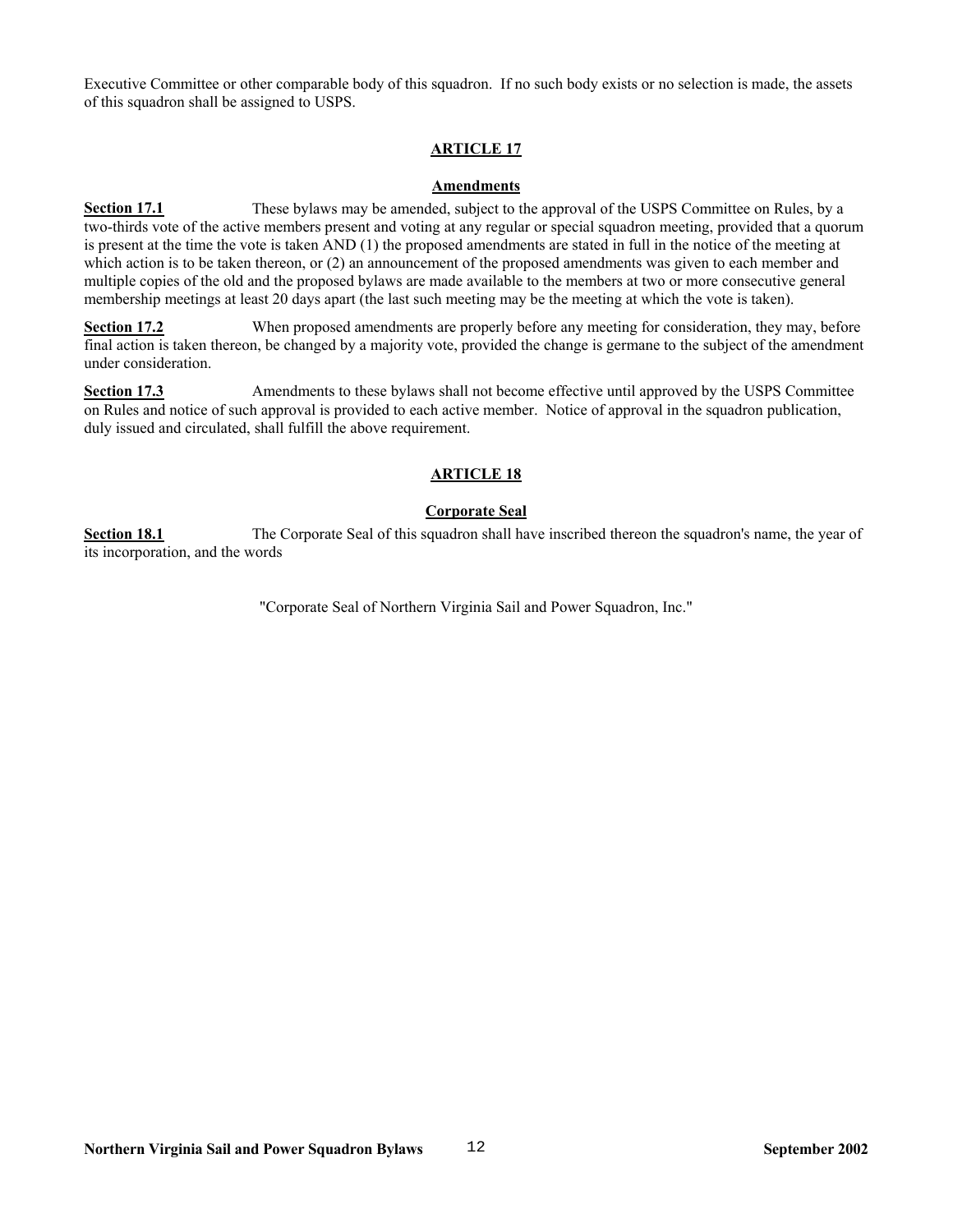**Page 13 that displays signatures and dates of approval.**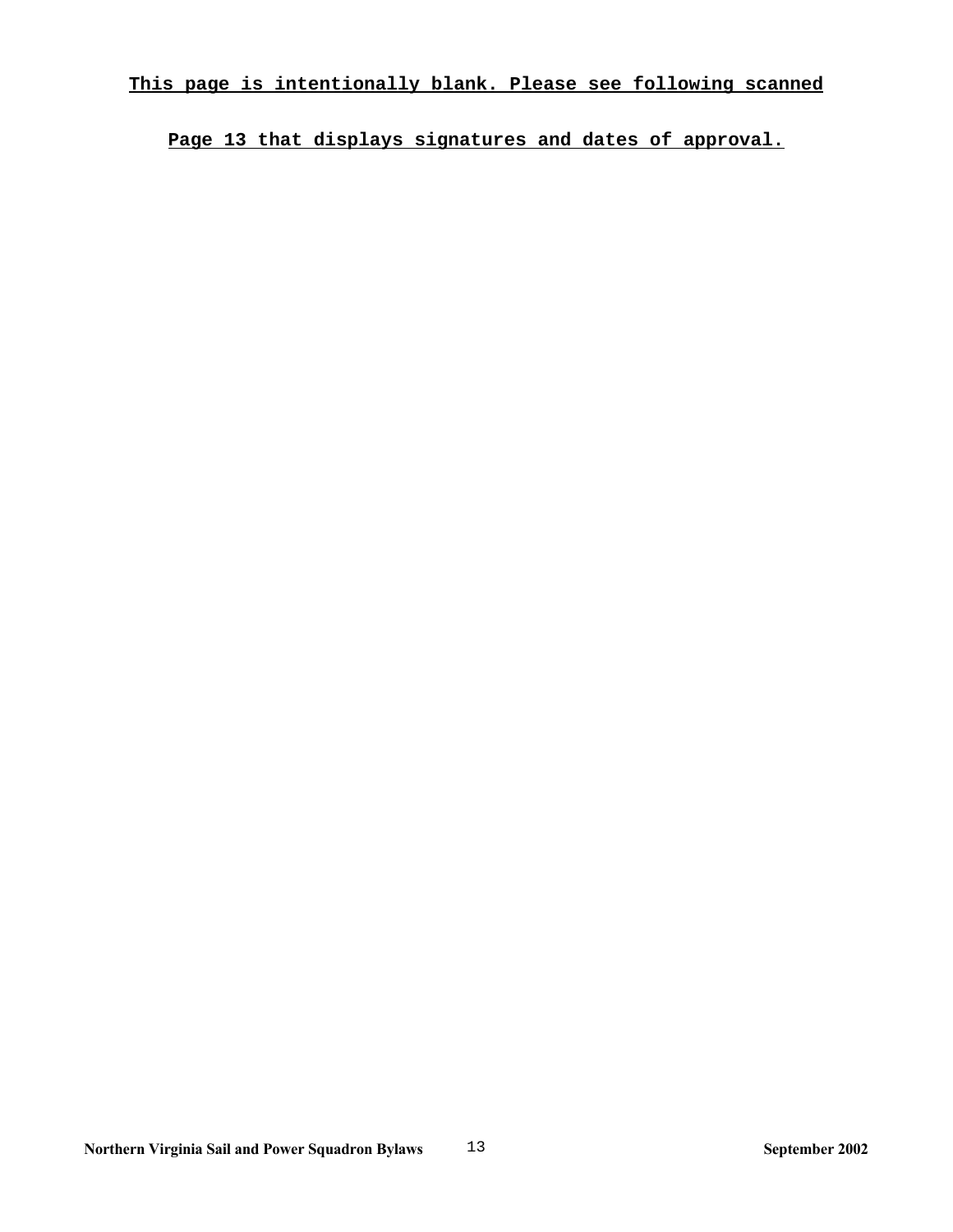### **Approvals**

Squadron Rules Committee

Ely P/C Charles J. Eby Chairman

Approved by the Membership

Cathleen F. Sheffield Secretary

Approved by the USPS Committee on Rules

on Rules For the Committ

Membership Notified of Approval

Cathleen F. Sheffi

Secretary

Date:  $Oct27, 2002$ 

Date: Ort 28, 2002

Date: 4 Nes 2002

Date:  $NON, 36, 2002$ 

(Bylaws/amendments effective on this date)

Northern Virginia Sail and Power Squadron Bylaws

13

September 2002